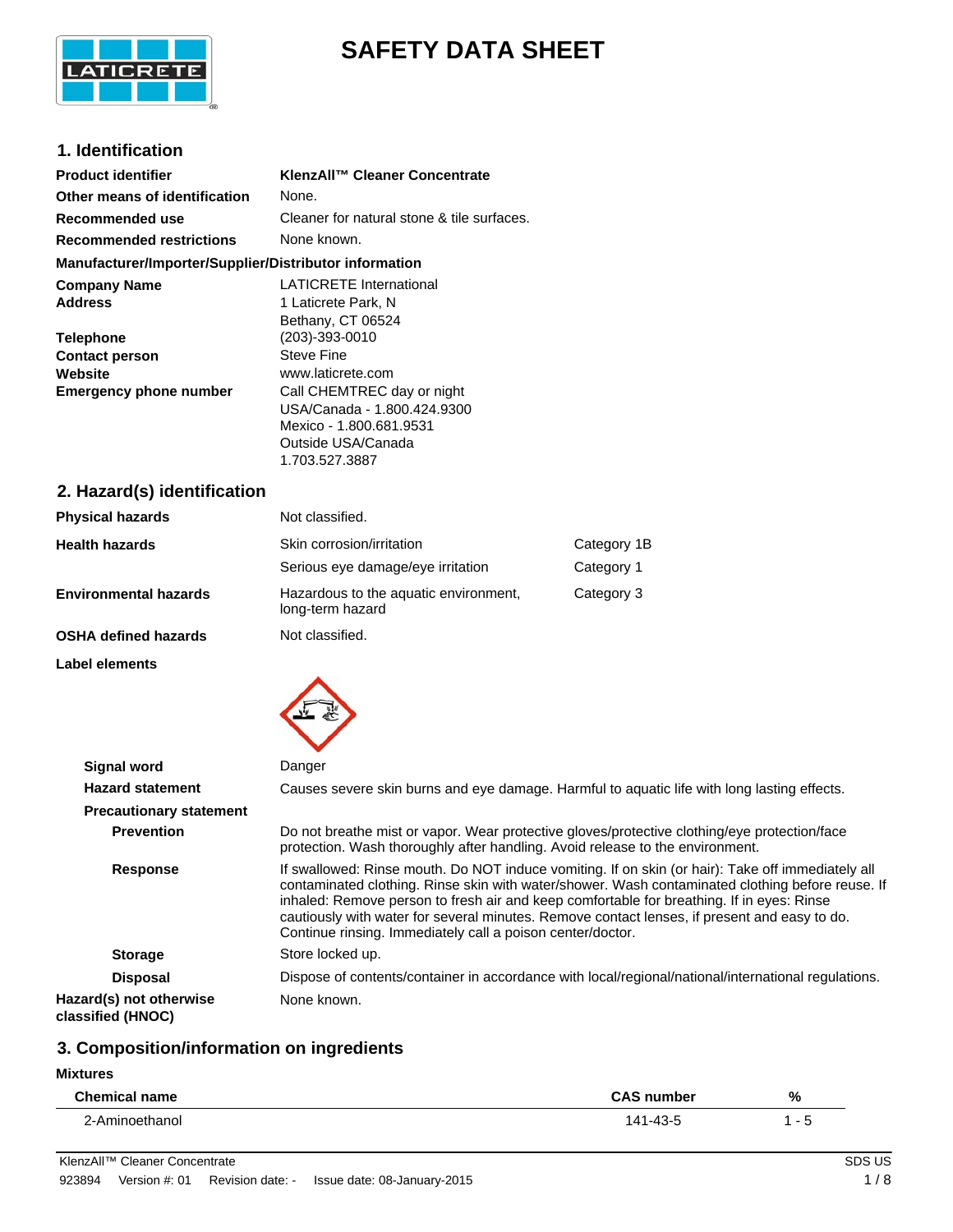| Alcohol Ethoxylate                                                                                                                                     |                                                                                                                                                                                                                                                                                                                                                                                  | <b>Trade Secret</b> | $1 - 5$ |
|--------------------------------------------------------------------------------------------------------------------------------------------------------|----------------------------------------------------------------------------------------------------------------------------------------------------------------------------------------------------------------------------------------------------------------------------------------------------------------------------------------------------------------------------------|---------------------|---------|
| Dipropylene glycol butyl ether                                                                                                                         |                                                                                                                                                                                                                                                                                                                                                                                  | 29911-28-2          | $1 - 5$ |
| <b>Ethoxylated Quaternary Amine</b>                                                                                                                    |                                                                                                                                                                                                                                                                                                                                                                                  | <b>Trade Secret</b> | $1 - 5$ |
| All concentrations are in percent by weight unless ingredient is a gas. Gas concentrations are in<br><b>Composition comments</b><br>percent by volume. |                                                                                                                                                                                                                                                                                                                                                                                  |                     |         |
| 4. First-aid measures                                                                                                                                  |                                                                                                                                                                                                                                                                                                                                                                                  |                     |         |
| <b>Inhalation</b>                                                                                                                                      | Remove victim to fresh air and keep at rest in a position comfortable for breathing. Get medical<br>attention if any discomfort continues.                                                                                                                                                                                                                                       |                     |         |
| <b>Skin contact</b>                                                                                                                                    | Remove contaminated clothing immediately and wash skin with soap and water. Get medical<br>attention immediately.                                                                                                                                                                                                                                                                |                     |         |
| Eye contact                                                                                                                                            | Immediately flush eyes with plenty of water for at least 15 minutes. Remove contact lenses, if<br>present and easy to do. Continue rinsing. Get medical attention immediately.                                                                                                                                                                                                   |                     |         |
| Ingestion                                                                                                                                              | Rinse mouth. Do not induce vomiting. If vomiting occurs, keep head low so that stomach content<br>doesn't get into the lungs. Get medical attention.                                                                                                                                                                                                                             |                     |         |
| <b>Most important</b><br>symptoms/effects, acute and<br>delayed                                                                                        | Permanent eye damage including blindness could result. Headaches, nausea and vomiting.                                                                                                                                                                                                                                                                                           |                     |         |
| Indication of immediate<br>medical attention and special<br>treatment needed                                                                           | Provide general supportive measures and treat symptomatically. Symptoms may be delayed.<br>Chemical burns: Flush with water immediately. While flushing, remove clothes which do not<br>adhere to affected area. Call an ambulance. Continue flushing during transport to hospital.                                                                                              |                     |         |
| <b>General information</b>                                                                                                                             | Ensure that medical personnel are aware of the material(s) involved, and take precautions to<br>protect themselves.                                                                                                                                                                                                                                                              |                     |         |
| 5. Fire-fighting measures                                                                                                                              |                                                                                                                                                                                                                                                                                                                                                                                  |                     |         |
| Suitable extinguishing media                                                                                                                           | Water fog. Dry chemical powder. Carbon dioxide (CO2).                                                                                                                                                                                                                                                                                                                            |                     |         |
| Unsuitable extinguishing<br>media                                                                                                                      | Do not use water jet as an extinguisher, as this will spread the fire.                                                                                                                                                                                                                                                                                                           |                     |         |
| Specific hazards arising from<br>the chemical                                                                                                          | Fire may produce irritating, corrosive and/or toxic gases.                                                                                                                                                                                                                                                                                                                       |                     |         |
| Special protective equipment<br>and precautions for firefighters                                                                                       | Self-contained breathing apparatus and full protective clothing must be worn in case of fire.                                                                                                                                                                                                                                                                                    |                     |         |
| <b>Fire fighting</b><br>equipment/instructions                                                                                                         | Move containers from fire area if you can do so without risk. Use water spray to cool unopened<br>containers.                                                                                                                                                                                                                                                                    |                     |         |
| <b>General fire hazards</b>                                                                                                                            | No unusual fire or explosion hazards noted.                                                                                                                                                                                                                                                                                                                                      |                     |         |
| 6. Accidental release measures                                                                                                                         |                                                                                                                                                                                                                                                                                                                                                                                  |                     |         |
| Personal precautions,<br>protective equipment and<br>emergency procedures                                                                              | Keep unnecessary personnel away. Keep people away from and upwind of spill/leak. Wear<br>appropriate protective equipment and clothing during clean-up. Do not touch damaged containers<br>or spilled material unless wearing appropriate protective clothing. Ensure adequate ventilation.<br>Local authorities should be advised if significant spillages cannot be contained. |                     |         |
| <b>Methods and materials for</b><br>containment and cleaning up                                                                                        | Large Spills: Stop the flow of material, if this is without risk. Dike the spilled material, where this is<br>possible. Absorb in vermiculite, dry sand or earth and place into containers. Following product<br>recovery, flush area with water.                                                                                                                                |                     |         |
|                                                                                                                                                        | Small Spills: Wipe up with absorbent material (e.g. cloth, fleece). Clean surface thoroughly to<br>remove residual contamination.                                                                                                                                                                                                                                                |                     |         |
|                                                                                                                                                        | Never return spills in original containers for re-use. For waste disposal, see Section 13 of the SDS.                                                                                                                                                                                                                                                                            |                     |         |
| <b>Environmental precautions</b>                                                                                                                       | Avoid release to the environment. Do not discharge into drains, water courses or onto the ground.<br>Environmental manager must be informed of all major releases.                                                                                                                                                                                                               |                     |         |
| 7. Handling and storage                                                                                                                                |                                                                                                                                                                                                                                                                                                                                                                                  |                     |         |
| <b>Precautions for safe handling</b>                                                                                                                   | Avoid inhalation of vapors and contact with skin, eyes and clothing. Use with adequate ventilation.<br>Do not taste or swallow. Wear appropriate personal protective equipment. Observe good industrial<br>hygiene practices.                                                                                                                                                    |                     |         |
| Conditions for safe storage,<br>including any incompatibilities                                                                                        | Keep container tightly closed. Store in a cool and well-ventilated place. Protect from freezing.<br>Store away from incompatible materials (See Section 10).                                                                                                                                                                                                                     |                     |         |
|                                                                                                                                                        |                                                                                                                                                                                                                                                                                                                                                                                  |                     |         |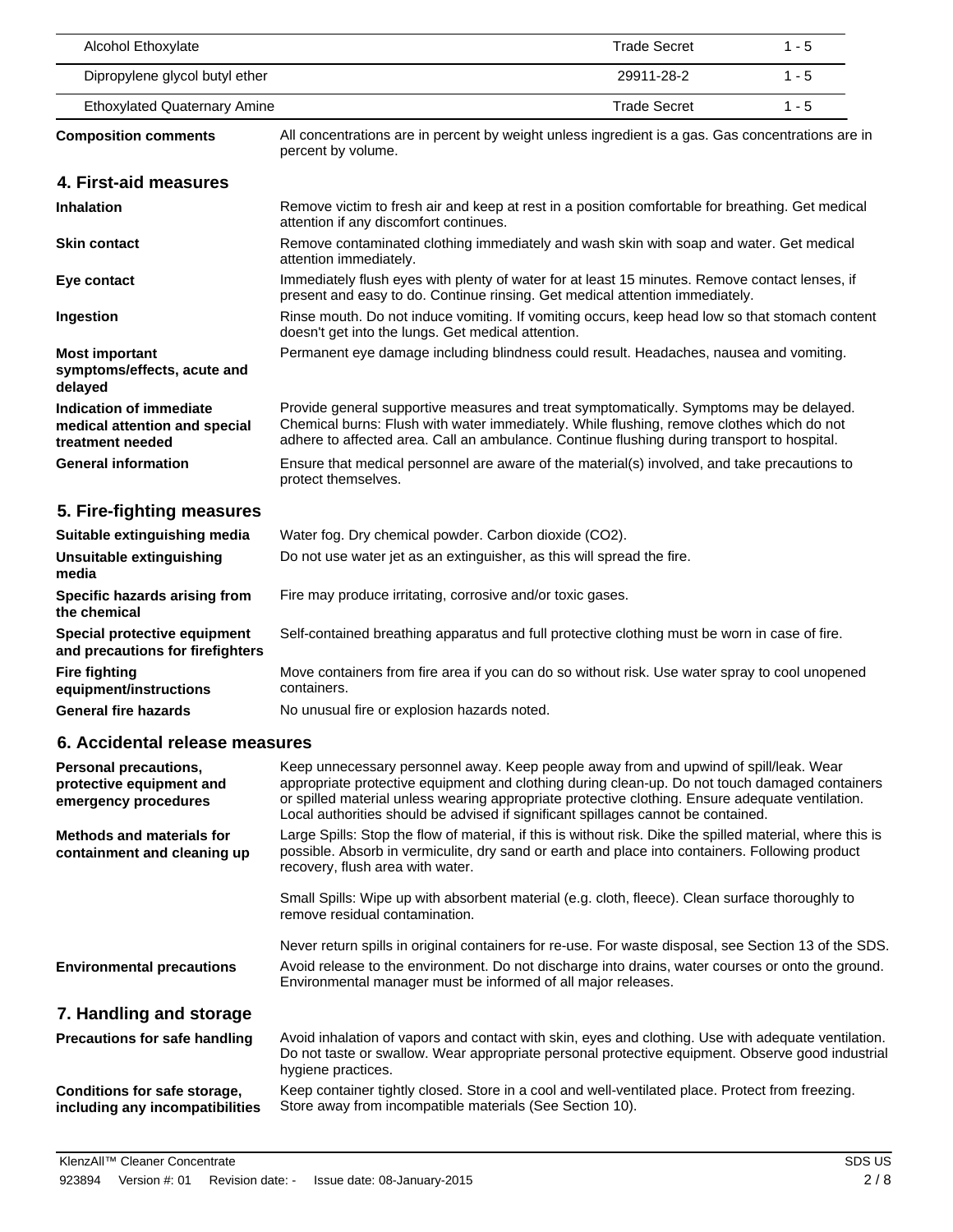#### **8. Exposure controls/personal protection**

#### **Occupational exposure limits**

**US. OSHA Table Z-1 Limits for Air Contaminants (29 CFR 1910.1000)**

| <b>Components</b>                            | <b>Type</b>                                                                                                                                                                                                                 | Value                                                                                                                                                                                                                                                                                                                                                                                                          |
|----------------------------------------------|-----------------------------------------------------------------------------------------------------------------------------------------------------------------------------------------------------------------------------|----------------------------------------------------------------------------------------------------------------------------------------------------------------------------------------------------------------------------------------------------------------------------------------------------------------------------------------------------------------------------------------------------------------|
| 2-Aminoethanol (CAS<br>$141 - 43 - 5$        | PEL                                                                                                                                                                                                                         | $6$ mg/m $3$                                                                                                                                                                                                                                                                                                                                                                                                   |
|                                              |                                                                                                                                                                                                                             | 3 ppm                                                                                                                                                                                                                                                                                                                                                                                                          |
| US. ACGIH Threshold Limit Values             |                                                                                                                                                                                                                             |                                                                                                                                                                                                                                                                                                                                                                                                                |
| <b>Components</b>                            | <b>Type</b>                                                                                                                                                                                                                 | Value                                                                                                                                                                                                                                                                                                                                                                                                          |
| 2-Aminoethanol (CAS<br>$141 - 43 - 5$        | <b>STEL</b>                                                                                                                                                                                                                 | 6 ppm                                                                                                                                                                                                                                                                                                                                                                                                          |
|                                              | <b>TWA</b>                                                                                                                                                                                                                  | 3 ppm                                                                                                                                                                                                                                                                                                                                                                                                          |
| US. NIOSH: Pocket Guide to Chemical Hazards  |                                                                                                                                                                                                                             |                                                                                                                                                                                                                                                                                                                                                                                                                |
| <b>Components</b>                            | <b>Type</b>                                                                                                                                                                                                                 | Value                                                                                                                                                                                                                                                                                                                                                                                                          |
| 2-Aminoethanol (CAS<br>$141 - 43 - 5$        | <b>STEL</b>                                                                                                                                                                                                                 | 15 mg/m3                                                                                                                                                                                                                                                                                                                                                                                                       |
|                                              |                                                                                                                                                                                                                             | 6 ppm                                                                                                                                                                                                                                                                                                                                                                                                          |
|                                              | <b>TWA</b>                                                                                                                                                                                                                  | 8 mg/m3                                                                                                                                                                                                                                                                                                                                                                                                        |
|                                              |                                                                                                                                                                                                                             | 3 ppm                                                                                                                                                                                                                                                                                                                                                                                                          |
| <b>Biological limit values</b>               | No biological exposure limits noted for the ingredient(s).                                                                                                                                                                  |                                                                                                                                                                                                                                                                                                                                                                                                                |
| Appropriate engineering<br>controls          | eyewash station.                                                                                                                                                                                                            | Good general ventilation (typically 10 air changes per hour) should be used. Ventilation rates<br>should be matched to conditions. If applicable, use process enclosures, local exhaust ventilation,<br>or other engineering controls to maintain airborne levels below recommended exposure limits. If<br>exposure limits have not been established, maintain airborne levels to an acceptable level. Provide |
|                                              | Individual protection measures, such as personal protective equipment                                                                                                                                                       |                                                                                                                                                                                                                                                                                                                                                                                                                |
| <b>Eye/face protection</b>                   |                                                                                                                                                                                                                             | Wear safety glasses with side shields (or goggles). Wear a full-face respirator, if needed.                                                                                                                                                                                                                                                                                                                    |
| <b>Skin protection</b>                       |                                                                                                                                                                                                                             |                                                                                                                                                                                                                                                                                                                                                                                                                |
| <b>Hand protection</b>                       | Wear appropriate chemical resistant gloves.                                                                                                                                                                                 |                                                                                                                                                                                                                                                                                                                                                                                                                |
| Other                                        |                                                                                                                                                                                                                             | Wear appropriate chemical resistant clothing. Frequent change of gloves is advisable.                                                                                                                                                                                                                                                                                                                          |
| <b>Respiratory protection</b>                |                                                                                                                                                                                                                             | In case of inadequate ventilation or risk of inhalation of vapors, use suitable respiratory equipment.                                                                                                                                                                                                                                                                                                         |
| <b>Thermal hazards</b>                       | Wear appropriate thermal protective clothing, when necessary.                                                                                                                                                               |                                                                                                                                                                                                                                                                                                                                                                                                                |
| <b>General hygiene</b><br>considerations     | Always observe good personal hygiene measures, such as washing after handling the material<br>and before eating, drinking, and/or smoking. Routinely wash work clothing and protective<br>equipment to remove contaminants. |                                                                                                                                                                                                                                                                                                                                                                                                                |
| q<br><b>Physical and chemical properties</b> |                                                                                                                                                                                                                             |                                                                                                                                                                                                                                                                                                                                                                                                                |

### **9. Physical and chemical properties**

| Appearance                                   | Light yellow liguid. |
|----------------------------------------------|----------------------|
| <b>Physical state</b>                        | Liquid.              |
| Form                                         | Liquid.              |
| Color                                        | Light yellow.        |
| Odor                                         | Mild.                |
| Odor threshold                               | Not available.       |
| рH                                           | $11.5 - 12.5$        |
| Melting point/freezing point                 | Not available.       |
| Initial boiling point and boiling<br>range   | 212 °F (100 °C)      |
| <b>Flash point</b>                           | Does not flash       |
| <b>Evaporation rate</b>                      | Not available.       |
| Flammability (solid, gas)                    | Not available.       |
| Upper/lower flammability or explosive limits |                      |
| Flammability limit - lower<br>(%)            | Not available.       |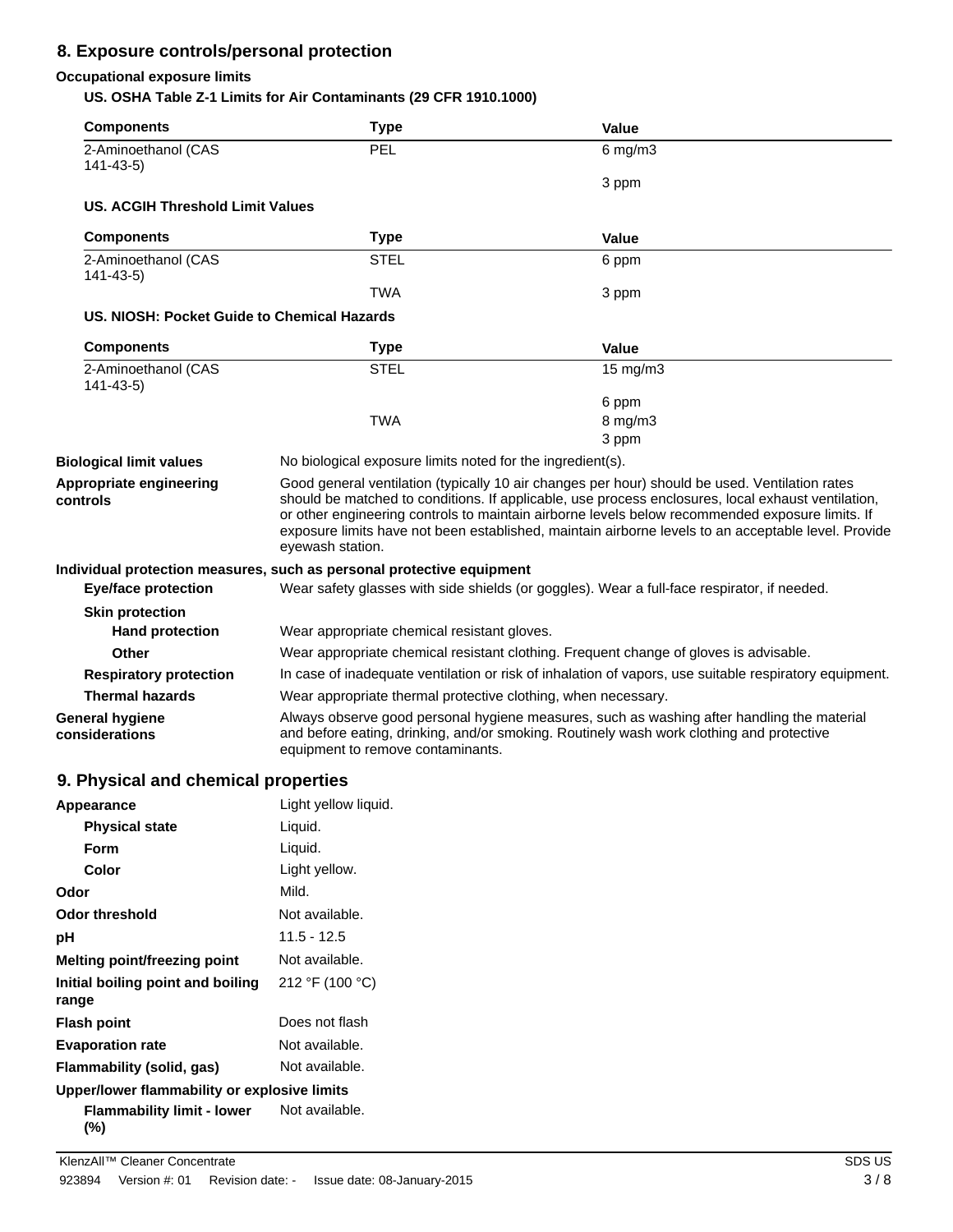| <b>Flammability limit - upper</b><br>$(\%)$       | Not available.           |
|---------------------------------------------------|--------------------------|
| Explosive limit - lower (%)                       | Not available.           |
| Explosive limit - upper (%)                       | Not available.           |
| Vapor pressure                                    | Not available.           |
| Vapor density                                     | Not available.           |
| <b>Relative density</b>                           | 1.003                    |
| Solubility(ies)                                   |                          |
| Solubility (water)                                | Not available.           |
| <b>Partition coefficient</b><br>(n-octanol/water) | Not available.           |
| <b>Auto-ignition temperature</b>                  | Not available.           |
| <b>Decomposition temperature</b>                  | $>$ 392 °F ( $>$ 200 °C) |
| <b>Viscosity</b>                                  | No data available.       |
| <b>Other information</b>                          |                          |
| VOC (Weight %)                                    | 2.8%                     |
|                                                   |                          |

#### **10. Stability and reactivity**

| <b>Reactivity</b>                            | The product is stable and non-reactive under normal conditions of use, storage and transport. |
|----------------------------------------------|-----------------------------------------------------------------------------------------------|
| <b>Chemical stability</b>                    | Material is stable under normal conditions.                                                   |
| <b>Possibility of hazardous</b><br>reactions | Hazardous polymerization does not occur.                                                      |
| <b>Conditions to avoid</b>                   | Heat, flames and sparks.                                                                      |
| Incompatible materials                       | Acids. Strong oxidizing agents.                                                               |
| <b>Hazardous decomposition</b><br>products   | Carbon dioxide. Carbon monoxide. Nitrogen oxides.                                             |

#### **11. Toxicological information**

| Information on likely routes of exposure |  |
|------------------------------------------|--|
|------------------------------------------|--|

| <b>Inhalation</b>                                                                 | In high concentrations, vapors may be irritating to the respiratory system.            |  |  |
|-----------------------------------------------------------------------------------|----------------------------------------------------------------------------------------|--|--|
| <b>Skin contact</b>                                                               | Causes severe skin burns.                                                              |  |  |
| Eye contact                                                                       | Causes serious eye damage.                                                             |  |  |
| <b>Ingestion</b>                                                                  | May cause discomfort if swallowed.                                                     |  |  |
| Symptoms related to the<br>physical, chemical and<br>enitaitatatarka kainolonixot | Permanent eye damage including blindness could result. Headaches, nausea and vomiting. |  |  |

| toxicological characteristics         |                                    |                     |        |  |
|---------------------------------------|------------------------------------|---------------------|--------|--|
| Information on toxicological effects  |                                    |                     |        |  |
| <b>Acute toxicity</b>                 | May cause discomfort if swallowed. |                     |        |  |
| <b>Components</b>                     | <b>Species</b>                     | <b>Test Results</b> |        |  |
| 2-Aminoethanol (CAS 141-43-5)         |                                    |                     |        |  |
| Acute<br>Dermal                       |                                    |                     |        |  |
| LD50<br>Oral                          | Rabbit                             | 1025 mg/kg          |        |  |
| LD50                                  | Rat                                | 1715 mg/kg          |        |  |
| Alcohol Ethoxylate (CAS Trade Secret) |                                    |                     |        |  |
| Acute<br>Dermal<br>LD50               | Rabbit                             |                     |        |  |
| Oral                                  |                                    | 200 - 5000 mg/kg    |        |  |
| LD50                                  | Rat                                | 1100 mg/kg          |        |  |
| KlenzAll™ Cleaner Concentrate         |                                    |                     | SDS US |  |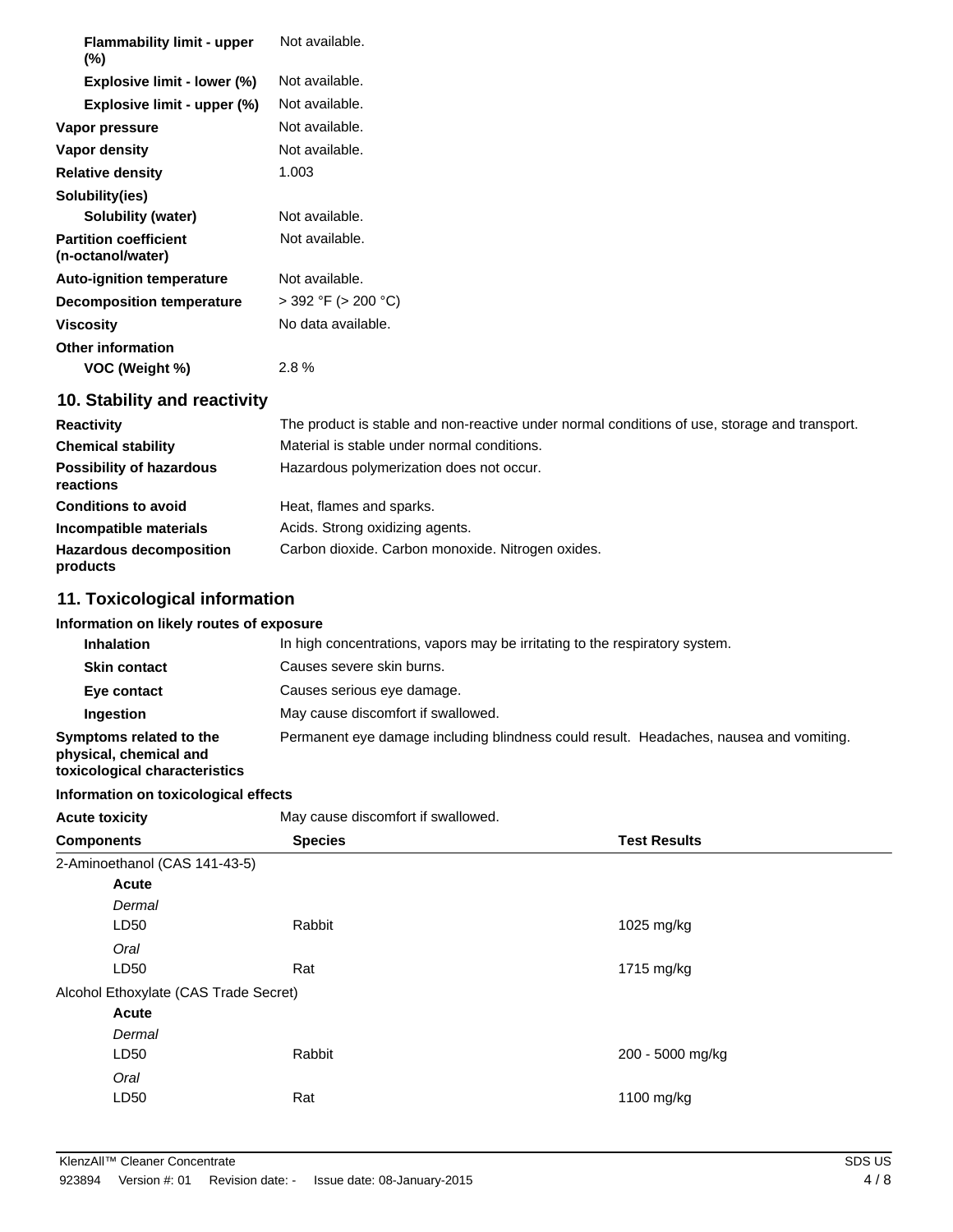| <b>Components</b>                                     | <b>Species</b>                                                                                                      | <b>Test Results</b> |  |  |
|-------------------------------------------------------|---------------------------------------------------------------------------------------------------------------------|---------------------|--|--|
| Ethoxylated Quaternary Amine (CAS Trade Secret)       |                                                                                                                     |                     |  |  |
| Acute                                                 |                                                                                                                     |                     |  |  |
| Oral                                                  |                                                                                                                     |                     |  |  |
| LD50                                                  | Rat                                                                                                                 | 580 mg/kg           |  |  |
| <b>Skin corrosion/irritation</b>                      | Causes severe skin burns and eye damage.                                                                            |                     |  |  |
| Serious eye damage/eye<br>irritation                  | Causes serious eye damage.                                                                                          |                     |  |  |
| Respiratory or skin sensitization                     |                                                                                                                     |                     |  |  |
| <b>Respiratory sensitization</b>                      | No data available.                                                                                                  |                     |  |  |
| <b>Skin sensitization</b>                             | Not a skin sensitizer.                                                                                              |                     |  |  |
| Germ cell mutagenicity                                | No data available to indicate product or any components present at greater than 0.1% are<br>mutagenic or genotoxic. |                     |  |  |
| Carcinogenicity                                       | This product is not considered to be a carcinogen by IARC, ACGIH, NTP, or OSHA.                                     |                     |  |  |
|                                                       | OSHA Specifically Regulated Substances (29 CFR 1910.1001-1050)                                                      |                     |  |  |
| Not listed.                                           |                                                                                                                     |                     |  |  |
| <b>Reproductive toxicity</b>                          | No data available.                                                                                                  |                     |  |  |
| Specific target organ toxicity -<br>single exposure   | No data available.                                                                                                  |                     |  |  |
| Specific target organ toxicity -<br>repeated exposure | No data available.                                                                                                  |                     |  |  |
| <b>Aspiration hazard</b>                              | Not classified.                                                                                                     |                     |  |  |
| <b>Chronic effects</b>                                | Prolonged or repeated contact may dry skin and cause dermatitis. May cause damage to liver and<br>kidney.           |                     |  |  |

# **12. Ecological information**

| <b>Ecotoxicity</b>                                                                            |                                                                                                                                                                                                                                                                                                                                                                                                                              | Harmful to aquatic life with long lasting effects.              |                     |  |
|-----------------------------------------------------------------------------------------------|------------------------------------------------------------------------------------------------------------------------------------------------------------------------------------------------------------------------------------------------------------------------------------------------------------------------------------------------------------------------------------------------------------------------------|-----------------------------------------------------------------|---------------------|--|
| <b>Components</b>                                                                             |                                                                                                                                                                                                                                                                                                                                                                                                                              | <b>Species</b>                                                  | <b>Test Results</b> |  |
| 2-Aminoethanol (CAS 141-43-5)                                                                 |                                                                                                                                                                                                                                                                                                                                                                                                                              |                                                                 |                     |  |
| <b>Aquatic</b>                                                                                |                                                                                                                                                                                                                                                                                                                                                                                                                              |                                                                 |                     |  |
| Algae                                                                                         | <b>EC50</b>                                                                                                                                                                                                                                                                                                                                                                                                                  | Selenastrum capricornutum (new name<br>Pseudokirchnerella subca | 2.5 mg/l, 48 hours  |  |
| Crustacea                                                                                     | EC50                                                                                                                                                                                                                                                                                                                                                                                                                         | Daphnia magna                                                   | 65 mg/l, 48 hours   |  |
| Fish                                                                                          | <b>LC50</b>                                                                                                                                                                                                                                                                                                                                                                                                                  | Cyprinus carpio                                                 | 349 mg/l, 96 hours  |  |
| <b>Persistence and degradability</b><br>The product is readily biodegradable.                 |                                                                                                                                                                                                                                                                                                                                                                                                                              |                                                                 |                     |  |
| <b>Bioaccumulative potential</b>                                                              | Not likely to bioaccumulate in aquatic organisms.                                                                                                                                                                                                                                                                                                                                                                            |                                                                 |                     |  |
| Partition coefficient n-octanol / water (log Kow)<br>2-Aminoethanol (CAS 141-43-5)<br>$-1.31$ |                                                                                                                                                                                                                                                                                                                                                                                                                              |                                                                 |                     |  |
| <b>Mobility in soil</b>                                                                       | Not available.                                                                                                                                                                                                                                                                                                                                                                                                               |                                                                 |                     |  |
| Other adverse effects                                                                         | The product may affect the acidity (pH-factor) in water with risk of harmful effects to aquatic<br>organisms.                                                                                                                                                                                                                                                                                                                |                                                                 |                     |  |
| 13. Disposal considerations                                                                   |                                                                                                                                                                                                                                                                                                                                                                                                                              |                                                                 |                     |  |
| <b>Disposal instructions</b>                                                                  | Collect and reclaim or dispose in sealed containers at licensed waste disposal site. This material<br>and its container must be disposed of as hazardous waste. Do not allow this material to drain into<br>sewers/water supplies. Do not contaminate ponds, waterways or ditches with chemical or used<br>container. Dispose of contents/container in accordance with local/regional/national/international<br>regulations. |                                                                 |                     |  |
| Hazardous waste code                                                                          | The waste code should be assigned in discussion between the user, the producer and the waste<br>disposal company.                                                                                                                                                                                                                                                                                                            |                                                                 |                     |  |
| Waste from residues / unused<br>products                                                      | Dispose of in accordance with local regulations. Empty containers or liners may retain some<br>product residues. This material and its container must be disposed of in a safe manner (see:<br>Disposal instructions).                                                                                                                                                                                                       |                                                                 |                     |  |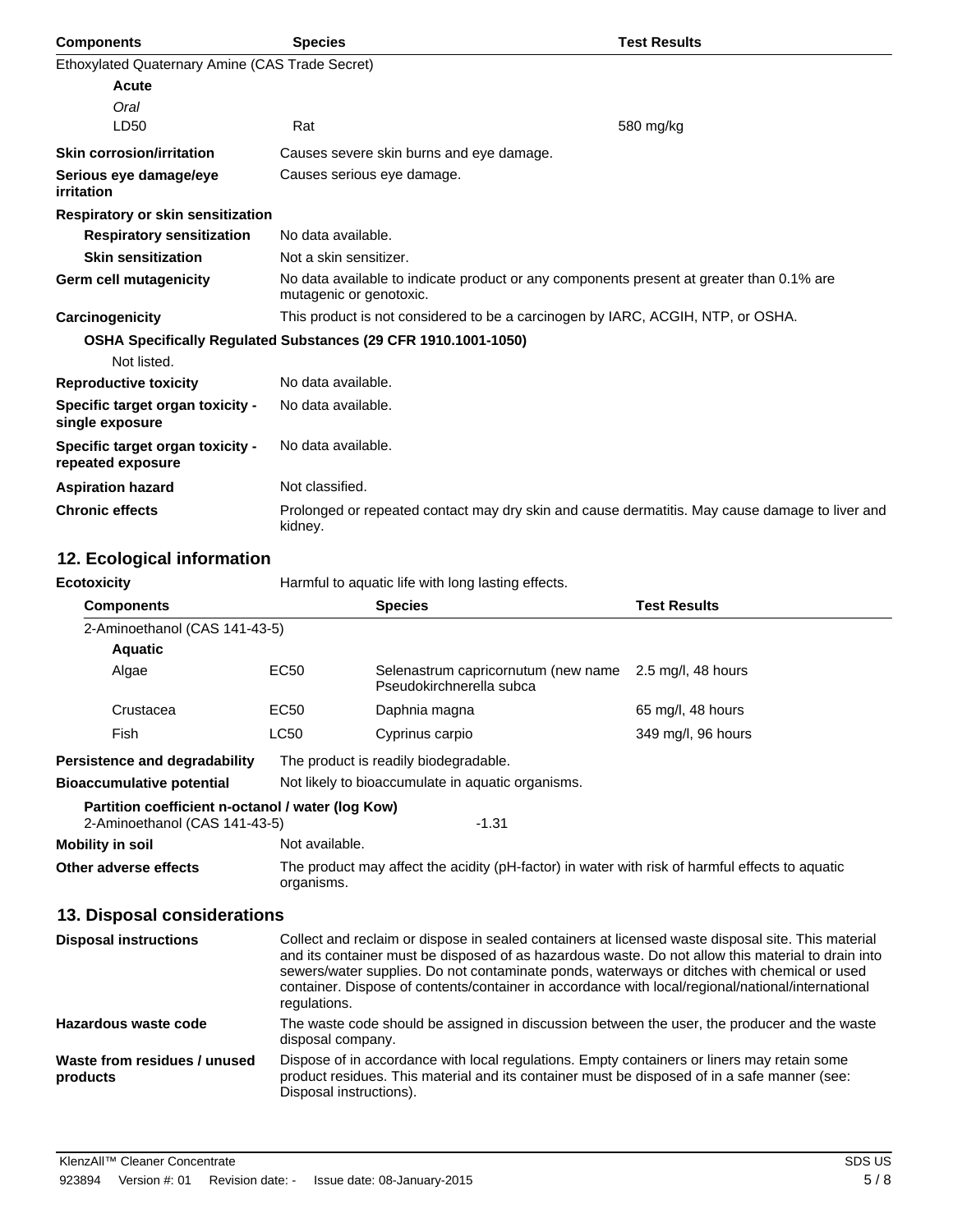**Contaminated packaging** Empty containers should be taken to an approved waste handling site for recycling or disposal. Since emptied containers may retain product residue, follow label warnings even after container is emptied.

#### **14. Transport information**

| DOT                                                                                                                                                      |                                                                                                                   |  |             |  |
|----------------------------------------------------------------------------------------------------------------------------------------------------------|-------------------------------------------------------------------------------------------------------------------|--|-------------|--|
| UN number                                                                                                                                                | UN2491                                                                                                            |  |             |  |
| UN proper shipping name                                                                                                                                  | Ethanolamine solutions                                                                                            |  |             |  |
| <b>Transport hazard class(es)</b>                                                                                                                        |                                                                                                                   |  |             |  |
| <b>Class</b>                                                                                                                                             | 8                                                                                                                 |  |             |  |
| <b>Subsidiary risk</b>                                                                                                                                   |                                                                                                                   |  |             |  |
| Label(s)                                                                                                                                                 | 8                                                                                                                 |  |             |  |
| <b>Packing group</b>                                                                                                                                     | Ш                                                                                                                 |  |             |  |
| <b>Environmental hazards</b>                                                                                                                             |                                                                                                                   |  |             |  |
| <b>Marine pollutant</b>                                                                                                                                  | No                                                                                                                |  |             |  |
|                                                                                                                                                          | Special precautions for user Read safety instructions, SDS and emergency procedures before handling.              |  |             |  |
| <b>Special provisions</b>                                                                                                                                | IB3, T4, TP1                                                                                                      |  |             |  |
| <b>Packaging exceptions</b>                                                                                                                              | 154                                                                                                               |  |             |  |
| Packaging non bulk                                                                                                                                       | 203                                                                                                               |  |             |  |
| Packaging bulk                                                                                                                                           | 241                                                                                                               |  |             |  |
| <b>IATA</b>                                                                                                                                              |                                                                                                                   |  |             |  |
| <b>UN number</b>                                                                                                                                         | UN2491                                                                                                            |  |             |  |
| UN proper shipping name                                                                                                                                  | Ethanolamine solution                                                                                             |  |             |  |
| <b>Transport hazard class(es)</b>                                                                                                                        |                                                                                                                   |  |             |  |
| <b>Class</b>                                                                                                                                             | 8                                                                                                                 |  |             |  |
| <b>Subsidiary risk</b>                                                                                                                                   |                                                                                                                   |  |             |  |
| <b>Packing group</b>                                                                                                                                     | III                                                                                                               |  |             |  |
| <b>Environmental hazards</b>                                                                                                                             | No                                                                                                                |  |             |  |
| <b>ERG Code</b>                                                                                                                                          | 8L                                                                                                                |  |             |  |
|                                                                                                                                                          | Special precautions for user Read safety instructions, SDS and emergency procedures before handling.              |  |             |  |
| <b>IMDG</b>                                                                                                                                              |                                                                                                                   |  |             |  |
| <b>UN number</b>                                                                                                                                         | UN2491                                                                                                            |  |             |  |
| UN proper shipping name                                                                                                                                  | ETHANOLAMINE SOLUTION                                                                                             |  |             |  |
| <b>Transport hazard class(es)</b>                                                                                                                        |                                                                                                                   |  |             |  |
| <b>Class</b>                                                                                                                                             | 8                                                                                                                 |  |             |  |
| <b>Subsidiary risk</b>                                                                                                                                   |                                                                                                                   |  |             |  |
| <b>Packing group</b>                                                                                                                                     | III                                                                                                               |  |             |  |
| <b>Environmental hazards</b>                                                                                                                             |                                                                                                                   |  |             |  |
|                                                                                                                                                          | No                                                                                                                |  |             |  |
| <b>Marine pollutant</b><br><b>EmS</b>                                                                                                                    | F-A, S-B                                                                                                          |  |             |  |
|                                                                                                                                                          | Special precautions for user Read safety instructions, SDS and emergency procedures before handling.              |  |             |  |
| Transport in bulk according to                                                                                                                           | Not available.                                                                                                    |  |             |  |
| Annex II of MARPOL 73/78 and                                                                                                                             |                                                                                                                   |  |             |  |
| the IBC Code                                                                                                                                             |                                                                                                                   |  |             |  |
| <b>General information</b>                                                                                                                               | IATA classification is not relevant as the material is not transported by air.                                    |  |             |  |
|                                                                                                                                                          |                                                                                                                   |  |             |  |
| 15. Regulatory information                                                                                                                               |                                                                                                                   |  |             |  |
| <b>US federal regulations</b>                                                                                                                            | This product is a "Hazardous Chemical" as defined by the OSHA Hazard Communication<br>Standard, 29 CFR 1910.1200. |  |             |  |
|                                                                                                                                                          | TSCA Section 12(b) Export Notification (40 CFR 707, Subpt. D)                                                     |  |             |  |
| Not regulated.<br>OSHA Specifically Regulated Substances (29 CFR 1910.1001-1050)<br>Not listed.<br><b>CERCLA Hazardous Substance List (40 CFR 302.4)</b> |                                                                                                                   |  |             |  |
|                                                                                                                                                          |                                                                                                                   |  | Not listed. |  |
|                                                                                                                                                          |                                                                                                                   |  |             |  |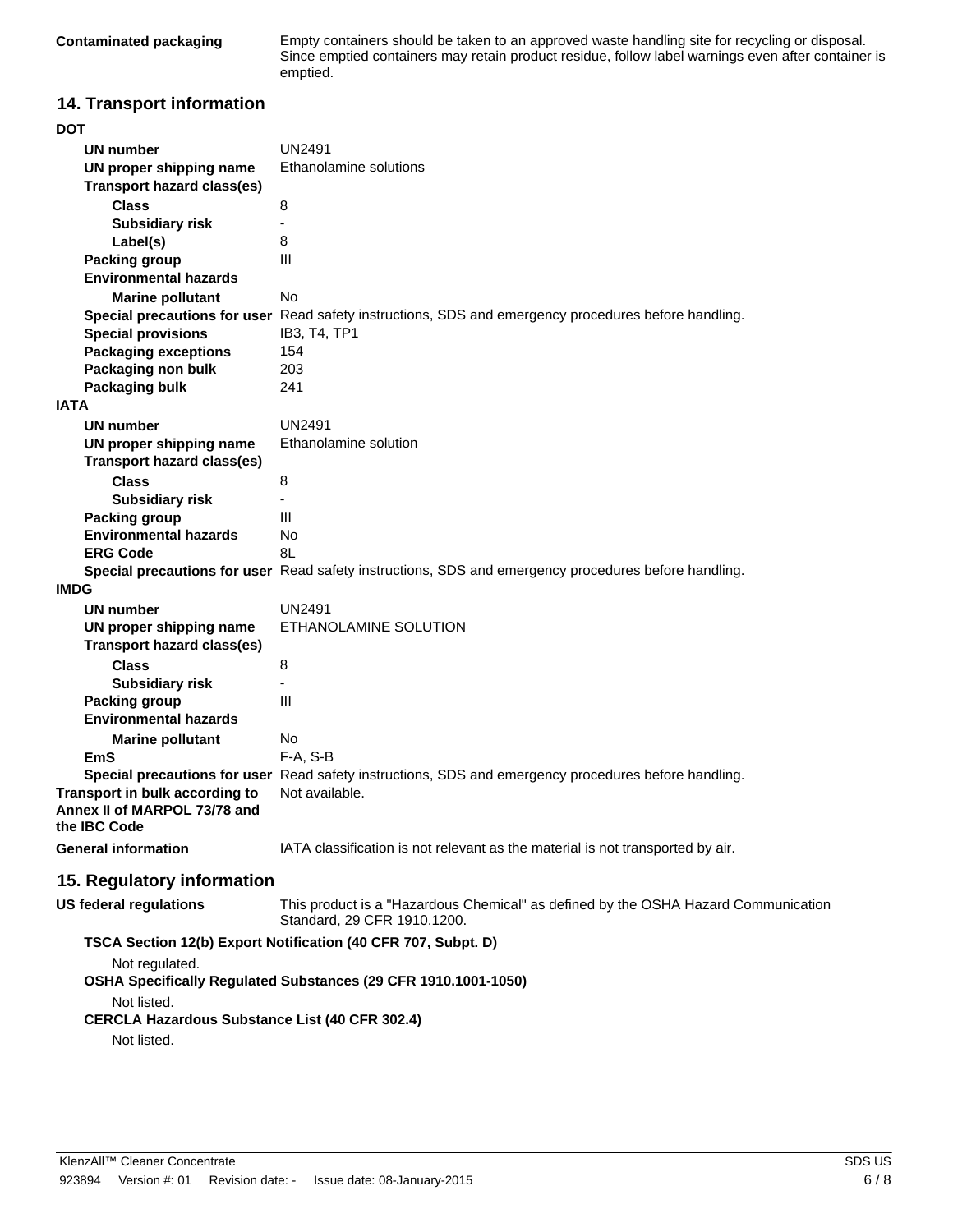|                                                                                                    | Superfund Amendments and Reauthorization Act of 1986 (SARA)                                                                             |  |  |
|----------------------------------------------------------------------------------------------------|-----------------------------------------------------------------------------------------------------------------------------------------|--|--|
| <b>Hazard categories</b>                                                                           | Immediate Hazard - Yes<br>Delayed Hazard - No<br>Fire Hazard - No<br>Pressure Hazard - No<br>Reactivity Hazard - No                     |  |  |
| <b>SARA 302 Extremely hazardous substance</b>                                                      |                                                                                                                                         |  |  |
| Not listed.                                                                                        |                                                                                                                                         |  |  |
| SARA 311/312 Hazardous<br>chemical                                                                 | Yes                                                                                                                                     |  |  |
| SARA 313 (TRI reporting)<br>Not regulated.                                                         |                                                                                                                                         |  |  |
| Other federal regulations                                                                          |                                                                                                                                         |  |  |
| Clean Air Act (CAA) Section 112 Hazardous Air Pollutants (HAPs) List                               |                                                                                                                                         |  |  |
| Not regulated.<br>Clean Air Act (CAA) Section 112(r) Accidental Release Prevention (40 CFR 68.130) |                                                                                                                                         |  |  |
| Not regulated.                                                                                     |                                                                                                                                         |  |  |
| <b>Safe Drinking Water Act</b><br>(SDWA)                                                           | Not regulated.                                                                                                                          |  |  |
| <b>US state regulations</b>                                                                        | This product does not contain a chemical known to the State of California to cause cancer, birth<br>defects or other reproductive harm. |  |  |
| US. Massachusetts RTK - Substance List                                                             |                                                                                                                                         |  |  |
| 2-Aminoethanol (CAS 141-43-5)                                                                      |                                                                                                                                         |  |  |
|                                                                                                    | US. New Jersey Worker and Community Right-to-Know Act                                                                                   |  |  |
|                                                                                                    | 2-Aminoethanol (CAS 141-43-5)                                                                                                           |  |  |
| US. Pennsylvania Worker and Community Right-to-Know Law                                            |                                                                                                                                         |  |  |
| 2-Aminoethanol (CAS 141-43-5)                                                                      |                                                                                                                                         |  |  |
| <b>US. Rhode Island RTK</b>                                                                        |                                                                                                                                         |  |  |
| Not regulated.                                                                                     |                                                                                                                                         |  |  |
| US. California Proposition 65                                                                      |                                                                                                                                         |  |  |
| Not Listed.                                                                                        |                                                                                                                                         |  |  |
| <b>International Inventories</b>                                                                   |                                                                                                                                         |  |  |

| Country(s) or region        | <b>Inventory name</b>                                                       | On inventory (yes/no)* |
|-----------------------------|-----------------------------------------------------------------------------|------------------------|
| Australia                   | Australian Inventory of Chemical Substances (AICS)                          | No.                    |
| Canada                      | Domestic Substances List (DSL)                                              | No.                    |
| Canada                      | Non-Domestic Substances List (NDSL)                                         | No.                    |
| China                       | Inventory of Existing Chemical Substances in China (IECSC)                  | No.                    |
| Europe                      | European Inventory of Existing Commercial Chemical<br>Substances (EINECS)   | No.                    |
| Europe                      | European List of Notified Chemical Substances (ELINCS)                      | No.                    |
| Japan                       | Inventory of Existing and New Chemical Substances (ENCS)                    | No.                    |
| Korea                       | Existing Chemicals List (ECL)                                               | No.                    |
| New Zealand                 | New Zealand Inventory                                                       | No.                    |
| <b>Philippines</b>          | <b>Philippine Inventory of Chemicals and Chemical Substances</b><br>(PICCS) | No.                    |
| United States & Puerto Rico | Toxic Substances Control Act (TSCA) Inventory                               | No.                    |
|                             |                                                                             |                        |

\*A "Yes" indicates this product complies with the inventory requirements administered by the governing country(s).

A "No" indicates that one or more components of the product are not listed or exempt from listing on the inventory administered by the governing country(s).

#### **16. Other information, including date of preparation or last revision**

| <b>Issue date</b>    | 08-January-2015          |
|----------------------|--------------------------|
| <b>Revision date</b> | $\overline{\phantom{a}}$ |
| <b>Version #</b>     | 01                       |